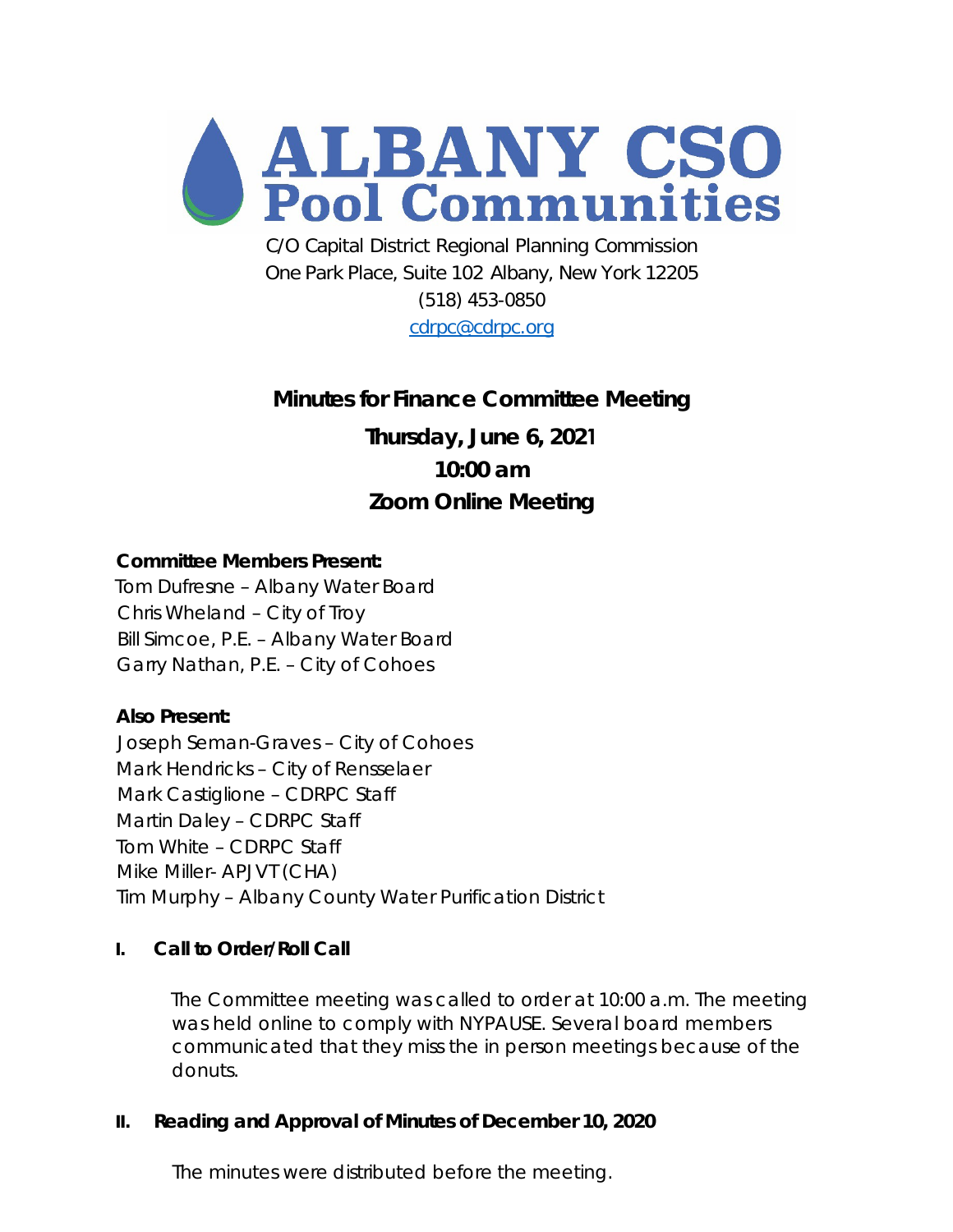Garry Nathan made a motion to approve the minutes of the December 10, 2020 meeting as amended with attendance correction, and Bill Simcoe seconded. The motion was approved unanimously.

# **III. Proposed FY2022 Budget**

Martin Summarized the 2022 budget developed by staff in concert with the LTCP and the 15-year plan of finance developed to program and project program expenses. He summarized projected expenses and grants and explained how the remaining balance of project costs minus grant equals the costs for communities to share. Traditionally, project costs have been a few months behind in real time, and then grant reimbursement takes several more months – thus the budget is a conservative estimate for project costs and estimates for project activity.

Bill commented the project costs are the major concern as the apply to the LTCP, but the budget presented is more of a planning exercise to illustrate year-by-year activity to the Authority Budget Office. The projected total cost minus grant revenue for 2022 is \$10.1m.

Bill requested the expenditure line for Big-C be increased to \$50m to account for all remaining costs associated with the facility that may be expected for FY2022 – essentially carrying unapplied project costs from 2021 that will lag into 2022 – thereby moving the bulk of 2021's obligation for the facility to 2022.

Martin communicated the construction estimate for Columbia St. was adjusted to \$3.8m to account for expected cost increased. Garry requested the engineering costs be increased, as well, and a \$4m figure should be used. Bill requested the 2022 Sampling season be added to the budget. Martin plugged in \$100,000, noting the prior round of sampling was \$85,000 Bill and Garry expressed that new lab services and material cost could impact the expense and \$100,000 was adequate.

With the revisions the new projected total cost minus grant revenue for 2022 is \$40,417,850.

# *Action Taken*

Bill Simcoe made a motion for the Committee to recommend the FY2021 Budget to the Board and Tom Dufresne seconded. Motion was approved unanimously.

# **IV. Other Business**